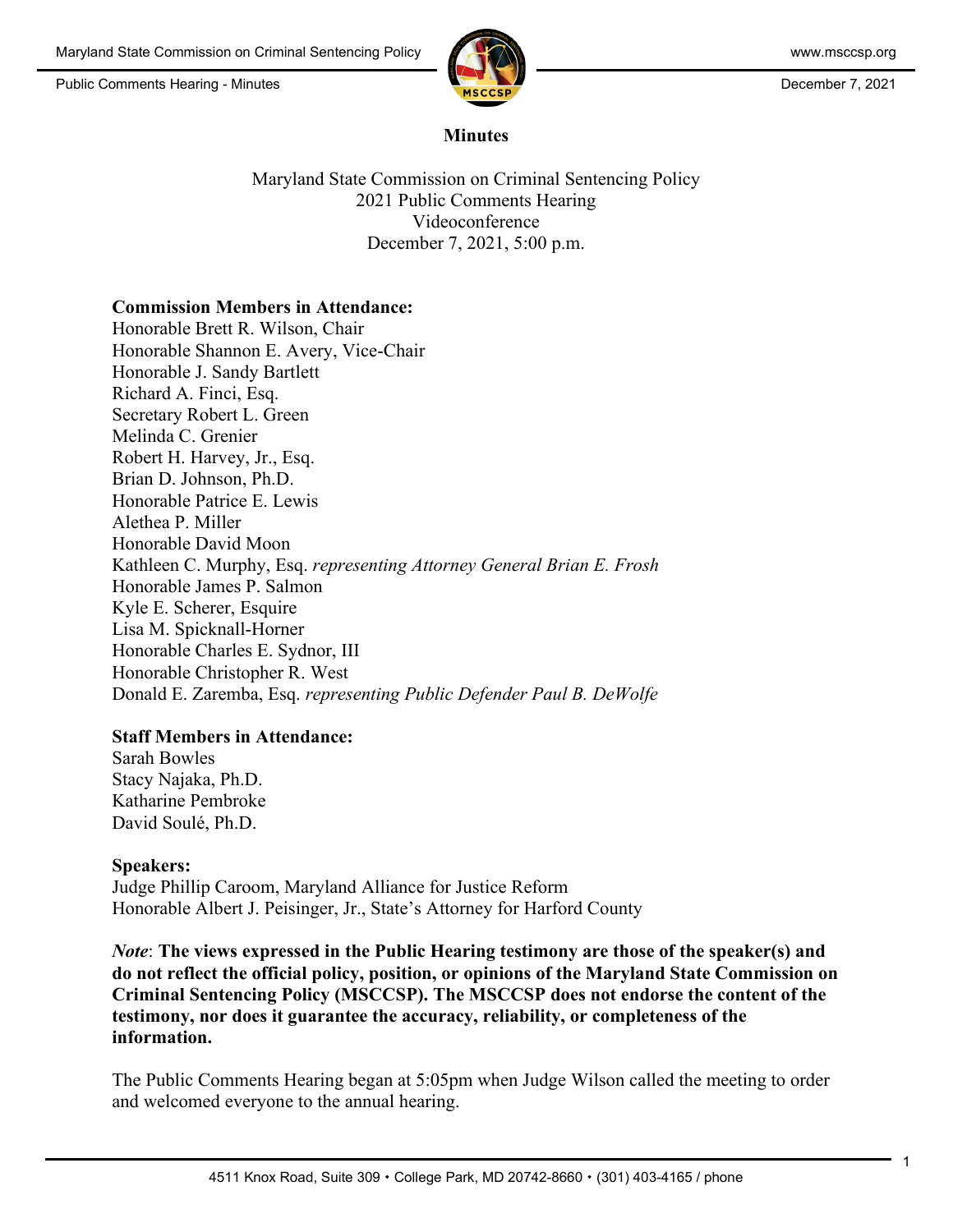

Judge Wilson began by thanking the Commission staff for their hard work and for making sure the Commission continued to move forward during the pandemic.

Judge Wilson then asked the Commissioners to introduce themselves, starting with Delegate Moon, who was on a time constraint. The Commissioners then introduced themselves and briefly described their role on the Commission.

Following the introductions, Judge Wilson asked Dr. Soulé to provide an introductory presentation for the hearing.

Dr. Soulé indicated that the presentation would begin by providing background information about the Commission including the purpose, goals, and objectives of the MSCCSP and the sentencing guidelines. The second portion of the presentation would focus on the recent amendments to the sentencing matrices for drug and property offenses that had been tentatively adopted by the Commission.

Dr. Soulé noted that Maryland was one of the first states to initiate a sentencing guidelines system. The Maryland Judiciary instituted the concept of sentencing guidelines in the late 1970s in response to concern about unwarranted sentencing disparity. In April 1979, the Guidelines Advisory Board, formed by the Judiciary, approved a system of voluntary guidelines to be piloted in four jurisdictions. These sentencing guidelines were then approved for statewide use in the circuit courts starting in 1983. The guidelines in Maryland were in effect statewide for about 15 years with oversight by the Judiciary. Then in 1999, the Legislature created a permanent, independent sentencing commission to have oversight over the sentencing guidelines.

Dr. Soulé explained that the MSCCSP is an independent, objective agency comprised of a balanced board of 19 members, a cross-section of criminal justice officials from all three branches of government as well as two public representatives.

Dr. Soulé stated that the enabling legislation that created the MSCCSP outlines a statement of intent in Criminal Procedure Article (CP), § 6-202 that includes the following six goals:

- (1) Sentencing should be fair and proportional and sentencing policies should reduce unwarranted disparity, including any racial disparity, in sentences for criminals who have committed similar crimes and have similar criminal histories;
- (2) Sentencing policies should help citizens to understand how long a criminal will be confined;
- (3) Sentencing policies should preserve meaningful judicial discretion and sufficient flexibility to allow individualized sentences;
- (4) Sentencing guidelines should be voluntary;
- (5) The priority for the capacity and use of correctional facilities should be the confinement of violent and career criminals; and
- (6) Sentencing judges in the State should be able to impose the most appropriate criminal penalties, including corrections options programs for appropriate criminals.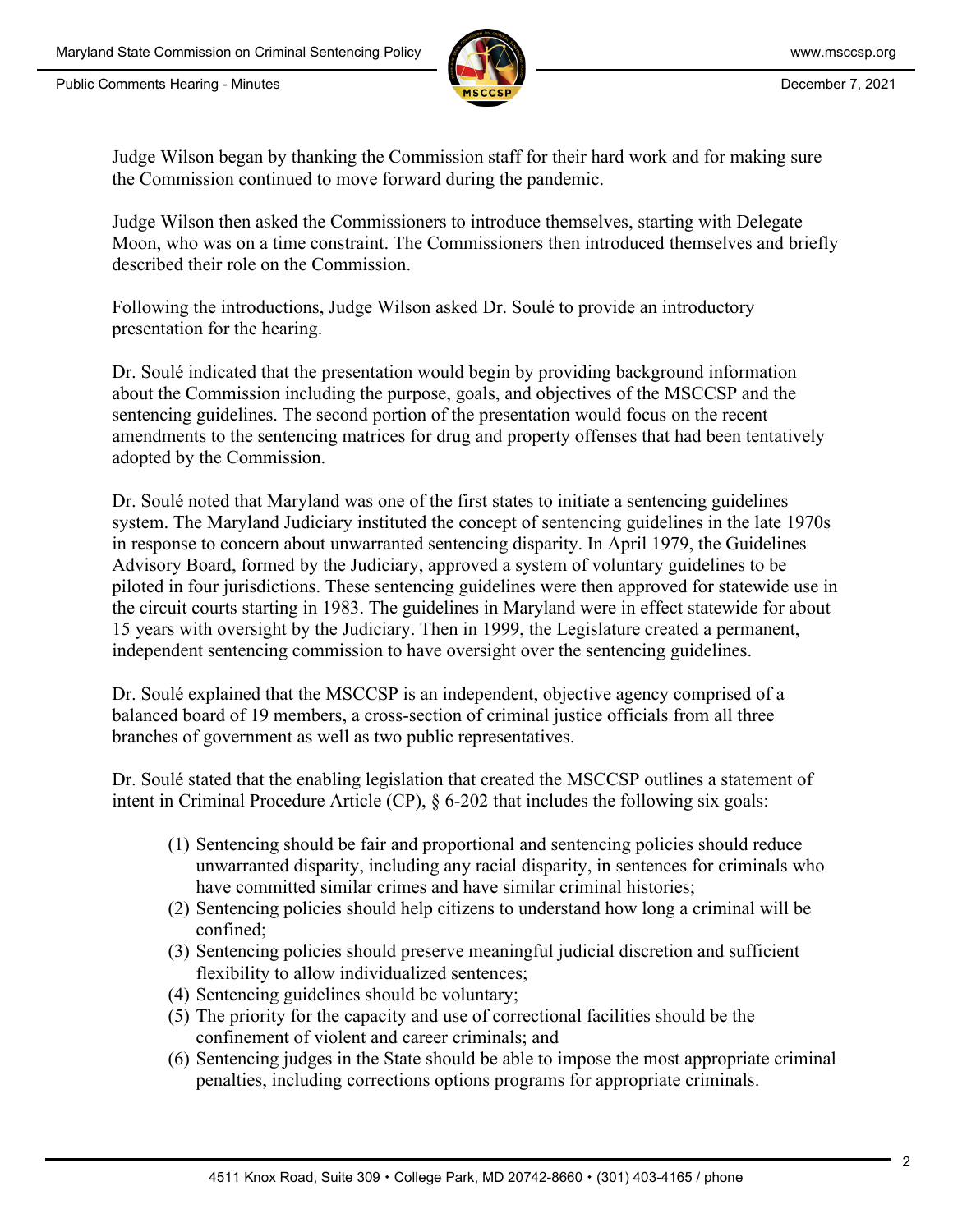

Dr. Soulé stated that the Commission has a few primary responsibilities to help address these goals. The first responsibility is to implement and maintain the State's voluntary sentencing guidelines. This is accomplished through the second major responsibility, which includes the collection and maintenance of a database assembled via data submitted on the sentencing guidelines worksheets. The Commission uses the guidelines data to monitor circuit courts' sentencing practices. The Commission also examines sentencing patterns and reasons for departure for specific offense categories and within individual cell ranges to consider changes to the guidelines when necessary. Finally, the Commission is responsible for providing training to criminal justice practitioners to promote the consistent application of the guidelines and the accurate completion of the guidelines worksheet.

Dr. Soulé then provided an explanation of what the sentencing guidelines are, explaining that the sentencing guidelines are a mechanism to encourage proportional, fair, and just sentences. The guidelines are a framework that systematically account for common factors a judge considers in a typical case by identifying and assigning weights to core, objective factors for consideration by judges in making sentencing decisions. This allows judges to consistently assign the same value or weight as their colleagues around the state with each of these factors. The primary goal of the guidelines is to promote fair, consistent, and equitable sentencing practice, whereby offenders who commit similar offenses and who have similar criminal histories are treated alike.

Dr. Soulé stated that the best way to explain how the guidelines work was to offer an example. He explained that the guidelines are scored on two key factors: the offender's prior record, and the seriousness of the offense. There are three matrices for three broad categories of offenses: person offenses, drug offenses, and property offenses.

Dr. Soulé displayed the Sentencing Matrix for Property Offenses and explained that the guidelines recommend whether to incarcerate someone and if so, provide a recommended sentencing range. Referring to the sentencing matrix, he explained that the first column on the left represents the offense seriousness category and noted that property offenses are ranked in seriousness from VII being the least serious to II being the most serious. The top row represents the offender score, which is a summary scale that ranges from 0 to 9, and measures an offender's criminal history.

Dr. Soulé then provided an example, where an offender with no prior record (with an offender score of 0), is convicted of theft less than \$100 (which is a category VII property offense). The guidelines range would be probation to one month, which is indicated by the grid cell intersection of the offender score 0 and the offense seriousness category VII.

Dr. Soulé stated that the guidelines help achieve proportionality as they present incremental increases going from left to right as the offender criminal history increases from minor to serious. The guidelines also reflect offense severity and provide proportional incremental increases going from the top to the bottom as the offense conviction ranges from minor to more seriousness. The two-dimensional grid allows the guidelines to account for the most common, but certainly not all, characteristics that are most relevant in most sentencing decisions.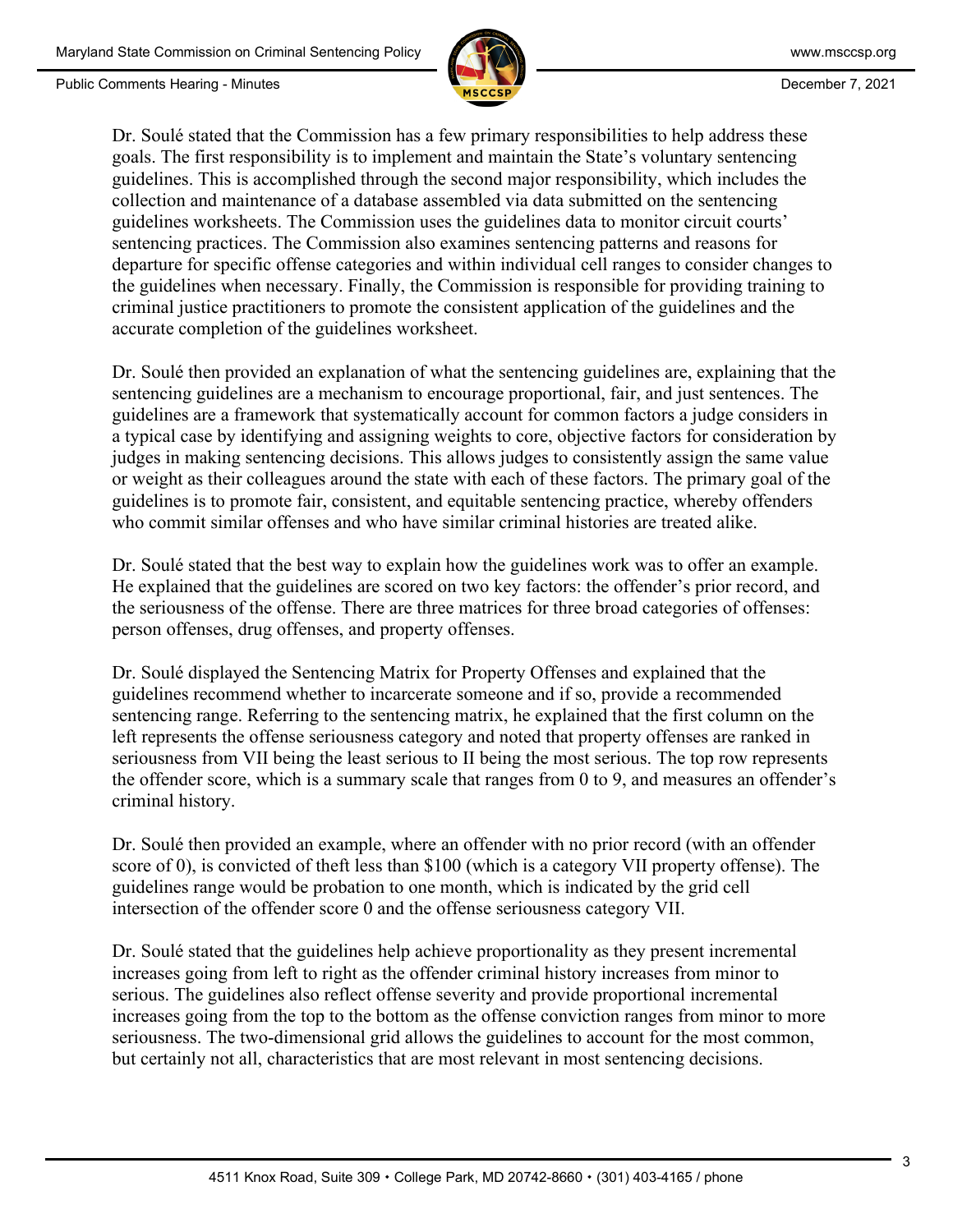

Dr. Soulé stated that there are a few basic principles regarding the Maryland voluntary guidelines. First, they are voluntary. Judges may, at their discretion, depart from the guidelines. The guidelines are also intended to be primarily descriptive. They are not intended to tell judges how they should sentence; rather, they are informed by data and are intended to illustrate to judges how their colleagues are sentencing on average in a typical case. The descriptive nature of the guidelines means that they are not intended to be static; rather they are dynamic and may be amended when the data indicate that sentences are not consistent with the recommended ranges. Finally, Criminal Procedure Article Section § 6-216 indicates that the circuit court judges shall consider the guidelines at sentencing, but again, the judges retain the option to sentence above or below the guidelines.

Dr. Soulé explained that, given the primarily descriptive nature of the guidelines, it is important to examine whether current sentences are consistent with guidelines ranges. Guidelines compliance review is statutorily required by the Commission's enabling legislation and is one of the primary responsibilities of the Commission. The Commission's annual reports provide detailed analyses of compliance with the guidelines by crime category, judicial circuit, and other measures. Additionally, the Commission periodically compares a more detailed cell-by-cell analysis every 3-5 years. The cell-by-cell analysis reviews data in each intersecting grid cell of the three matrices to consider whether changes to the guidelines are warranted. The Commission initiated its most recent cell-by-cell analysis in May 2021. The review spanned four meetings and examined single count sentencing data from calendar years 2018-2020. This multi-stage review culminated in proposed amendments to the sentencing matrices for drug and property offenses. The proposed amendments were tentatively approved by the Commission on November 10, 2021. Dr. Soulé stated that the amendments may be viewed on the Commission's website, and the presentation illustrated a link to the amendments.

Dr. Soulé explained that the primary rationale for supporting the proposed revisions is that the guidelines are most meaningful and relevant when they are regularly reviewed and when they are consistent with current sentencing trends.

Dr. Soulé stated that before he summarized the proposed revisions, it was important to note a general framework for how the revisions were proposed. The proposed revisions are intended to strike a balance between a strictly descriptive middle 65% percent of current sentences and the number of months in each range, and the proportionality of ranges across cells. The Commission examined the middle 65% of sentences because it reflects the average or middle sentence for a particular cell while excluding outlier sentences on either end of the range. The proposed revisions move the guidelines substantially closer to the middle 65%. However, they do not correspond strictly to the middle 65%, as they also offer proportional incremental increases going across the matrices as the offender criminal history score increases, and down the matrices as the offense severity increases.

Dr. Soulé then displayed a table which summarized the proposed revisions to the Sentencing Matrix for Drug offenses. The table showed three rows for each cell. The first row, in red font, showed the middle 65% of sentences, with the total number of cases listed in parentheses. The second row, in the blue font, showed the current guidelines range, and the number of months between the lower and upper range. The final row (the third row), in green, provides the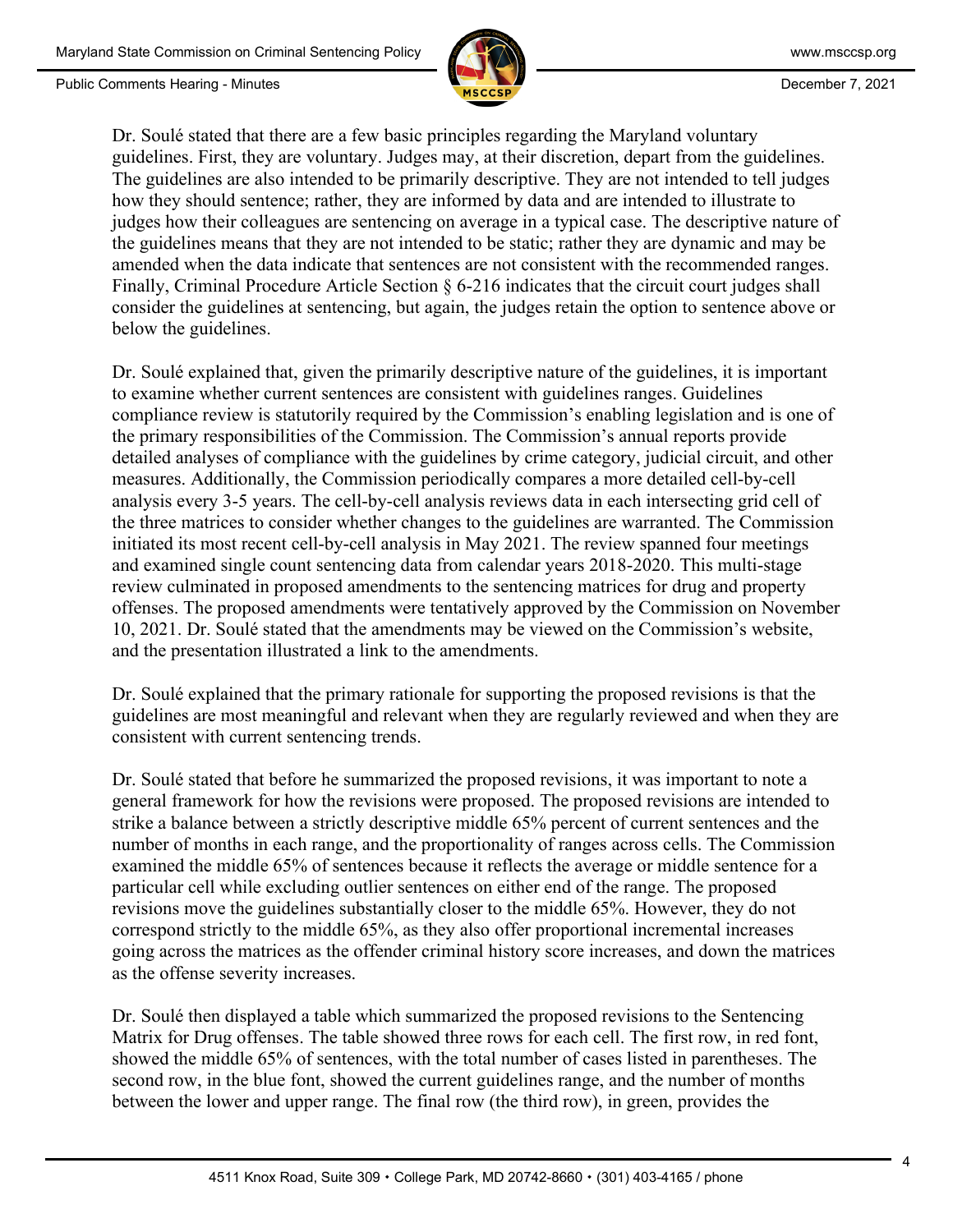

proposed guidelines range and also indicates in parentheses the number of months between the lower and upper ranges. Cells highlighted in yellow have a strict compliance rate of less than 65%, and there's at least 50 cases in that cell, while cells highlighted in light blue have a strict compliance rate of less than 65% and fewer than 50 cases. The yellow highlighting throughout the drug offense matrix indicates that there are 9 cells with at least 50 cases with a strict compliance rate of less than 65% based on the proposed revisions, compared with 15 cells in the current matrix. As a result, the proposed revisions would result in more compliance within the matrix. All of the revised cells with 50 or more cases have a regular compliance rate of greater than 65% in the proposed regions.

For illustrative purposes, Dr. Soulé highlighted the drug offense matrix grid cell with an offender score of 1 and a seriousness category of III-B, explaining that the first row, in red font, indicates that the middle 65% of sentences for this cell is probation to 18 months, and the number of sentences in this cell from 2018-2020 was 496. The second row, in the blue font, indicates that the current guidelines range is 1 year to 3 years, and the yellow highlighting indicates that fewer than 65% of sentences fall within that range. The third row, in the green font, indicates the proposed range, which is probation to 18 months. The absence of yellow highlighting indicates that at least 65% of sentences are within that proposed range. Accordingly, the proposed revisions would change this cell so that more than 65% of sentences would be strictly compliant with the guidelines.

Dr. Soulé next addressed the proposed ranges for the Sentencing Matrix for Property Offenses, showing a slide indicating that the proposed revisions would result in increased compliance with the guidelines, reducing the cells with at least 50 cases and strict compliance of less than 65% from 14 to 6. Further, all of the revised cells with at least 50 cases would have a regular compliance rate of 65%.

Dr. Soulé then addressed some of the common questions that had been raised regarding the proposed revisions. The first question was whether the proposed revisions were intended to reduce sentences for drug offenders, particularly those convicted of drug distribution. Dr. Soulé explained that the proposed revisions were NOT intended to reduce sentences or change sentencing; rather, the proposed revisions amend the guidelines to more accurately reflect recent sentencing trends. In other words, the proposed revisions more closely align the guidelines with how judges are currently sentencing. Dr. Soulé emphasized that the sentencing guidelines are not intended to say what judges should do, or to say what sentences the State should recommend. The guidelines are intended to reflect the average sentence that has been imposed based on analysis of sentencing guidelines data. Further, it is important to remember that the guidelines are voluntary and that judges retain the option to sentence above or below the guidelines.

Dr. Soulé then moved on to address the second question, which is whether the proposed revisions reflected sentencing "discounts" due to the COVID-19 pandemic, explaining that the answer to that question is "no." The MSCCSP specifically examined this question, and the analysis identified that approximately 13% of the sentencing events during the three year 2018- 2020 period occurred during COVID, and there were very few differences in strict compliance rates by matrix and cell when those sentences were excluded with strict compliance rates varying by no more than a few percentage points. In summary, the inclusion of 10 months of data from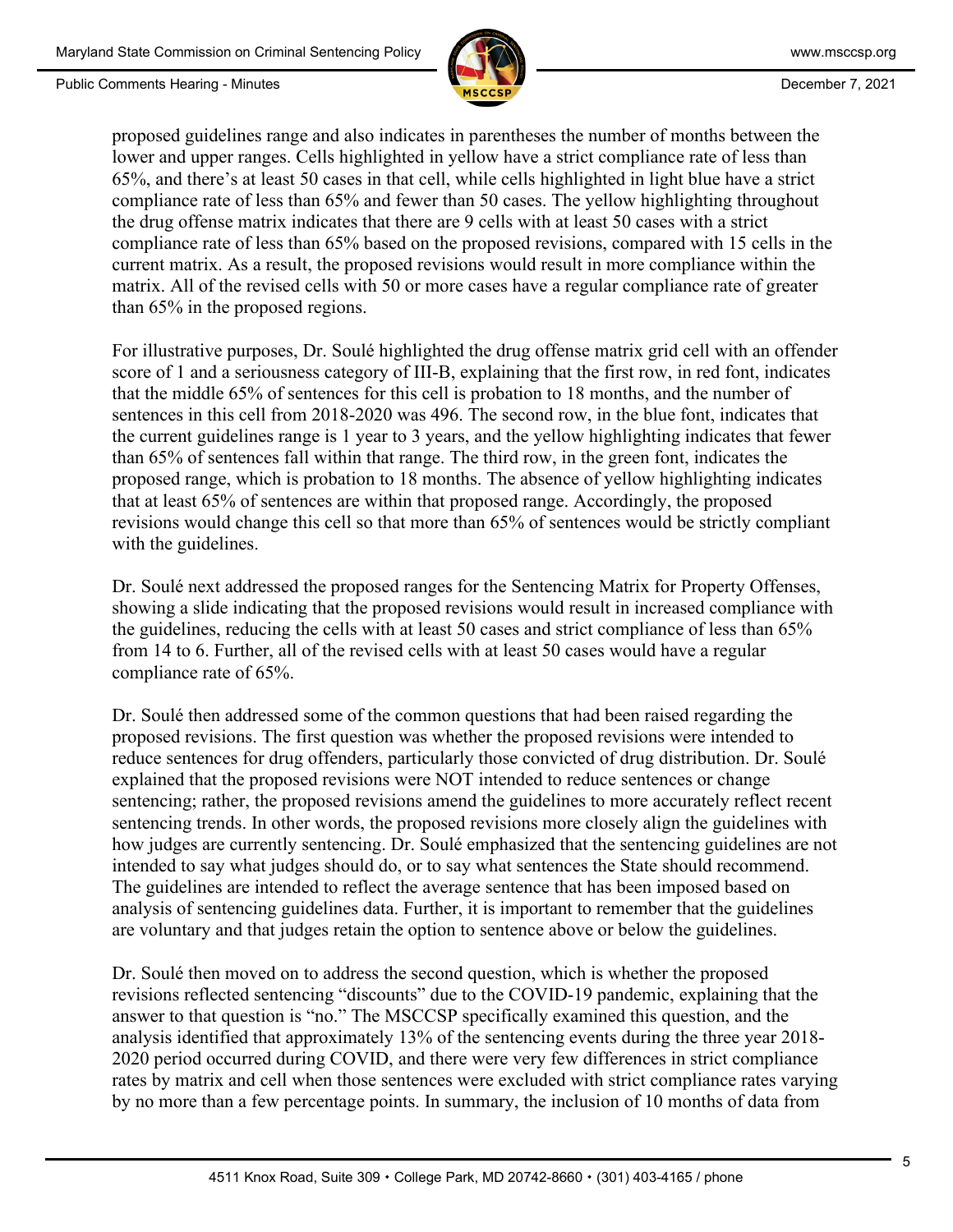Public Comments Hearing - Minutes **December 7, 2021 December 7, 2021** 



the start of the pandemic does not alter the sentencing trends for this 3-year time period and therefore the Commission included all sentencing events to maximize the number of sentencing events that inform this review.

The final question to consider is whether the proposed revisions reflect sentencing trends statewide, or whether they reflect sentences from one or two larger jurisdictions. The answer is that the proposed revisions are based on analysis of statewide sentencing trends; the guidelines are intended for statewide use and are not intended to reflect jurisdiction-specific sentencing. There was some concern that the proposed guidelines for the III-B drug offenses may be skewed or too heavily influenced by sentences from the 8<sup>th</sup> judicial circuit as that circuit accounts for a disproportionate number of III-B drug offense sentences. Accordingly, an analysis was completed to examine the sentences for III-B offenses separately for the  $8<sup>th</sup>$  circuit versus all other judicial circuits. This analysis found that the average sentences in the  $8<sup>th</sup>$  circuit do trend lower; however, the sentences in the other jurisdictions also trend lower than the current guidelines ranges, confirming that the proposed revisions are warranted. Further, the proposed revisions are more closely aligned with the sentences from the other jurisdictions than the sentences in the 8<sup>th</sup> circuit, which should eliminate concern that the proposed revisions are being driven by trends from a particular jurisdiction.

Dr. Soulé then noted that the Commission's by-laws permit the Commission to, among other things, approve a proposed action subject to receiving public comment. At the November 10, 2021 meeting, the Commission voted to tentatively adopt amendments to the sentencing matrices for drug and property offenses. The Commission then issued a call for public comment, and today's hearing provides an opportunity to hear feedback on the proposed amendments and/or any other sentencing policy-related issues. The Commission may vote to officially adopt the proposed revisions to the property and drug matrices at the business meeting that will immediately follow today's public hearing. Dr. Soulé stated that anyone interested in a more detailed explanation of the guidelines compliance review, and how the proposed guidelines amendments were developed, may access a video on this topic accessible on the Commission's YouTube channel, at the link provided in the slide. More information about the guidelines in general, or about the work of the MSCCSP, may be found at the Commission's website, [www.msccsp.org.](about:blank) Dr. Soulé also invited anyone to contact the Commission at the phone number and e-mail provided in the presentation. Finally, Dr. Soulé thanked everyone for taking the time to attend the public hearing and stated that the Commission valued their input and looked forward to their feedback.

Judge Wilson thanked Dr. Soulé for his presentation, which provided great insight into how the guidelines are created and the purpose they serve.

Judge Wilson then acknowledged that Senator Sydnor had joined the meeting and asked Senator Sydnor to introduce himself.

Senator Sydnor then introduced himself as senator of District 44 covering both Baltimore City and Baltimore County. Senator Sydnor stated that he had previously served on the Commission when he was in the House of Delegates and is now serving again on the Commission as a senator.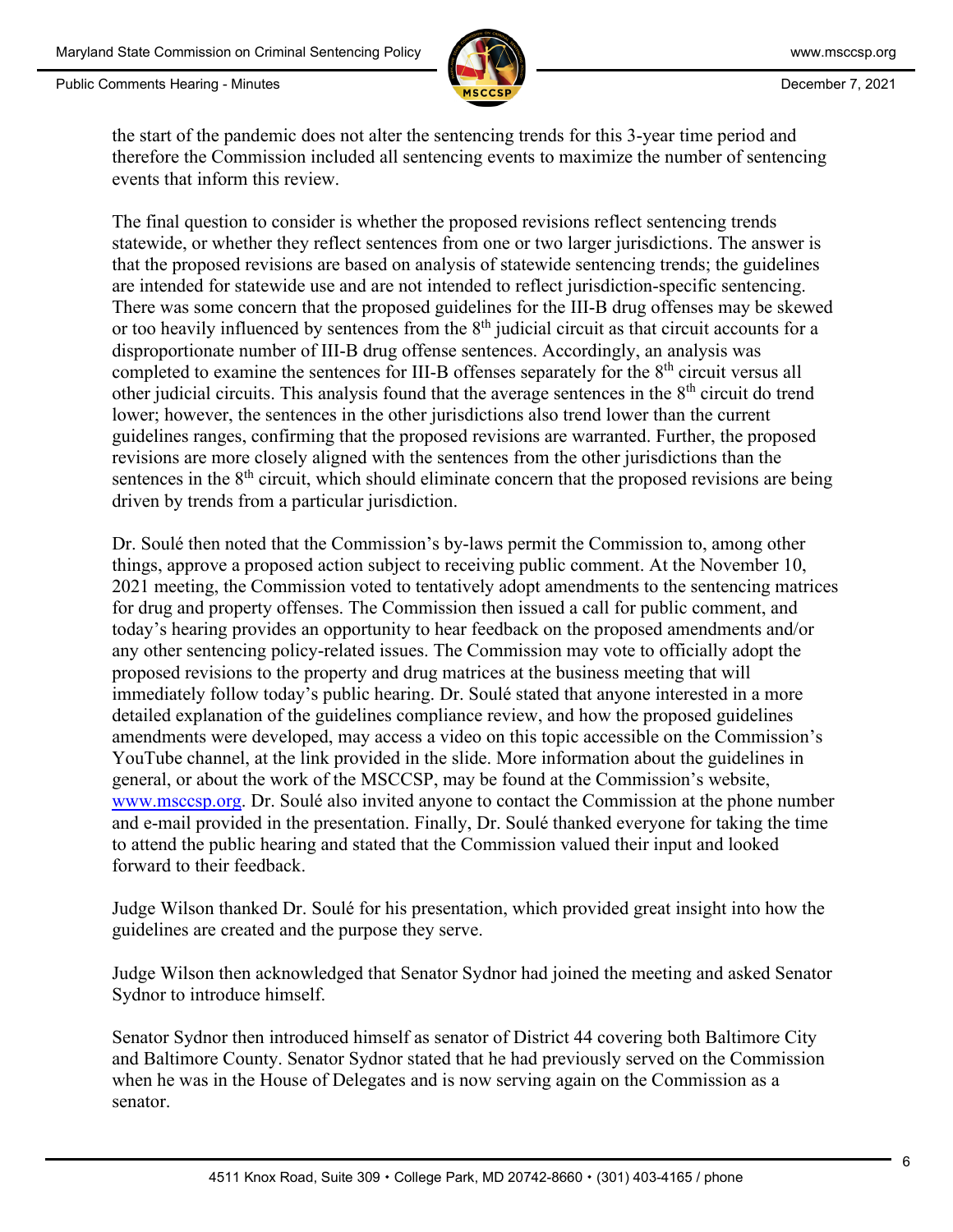

Following Senator Sydnor's introduction, Judge Wilson asked Dr. Soulé to introduce the registered speakers for the public comments hearing. Dr. Soulé indicated that the first speaker was Judge Phillip Caroom.

## *Judge Phillip Caroom, Maryland Alliance for Justice Reform*

Judge Caroom wished everyone a good evening and thanked them for permitting him to speak again on the same concerns he raised last year. Judge Caroom stated that, as before, he was not speaking to them as a senior judge from Anne Arundel County, but instead as a representative of the Maryland Alliance for Justice Reform (MAJR).

Judge Caroom stated that there were two points he wanted to focus on in his oral comments (he also submitted written comments that he invited Commission members to review). Judge Caroom's first point was to emphasize that one of the goals of the enabling statute of the MSCCSP is to reduce unwarranted disparity, including racial disparity, in sentences for those with similar offenses and histories. He referenced to a Justice Policy Institute study, published in 2019, that implies that Maryland prison sentences are racially disparate. Judge Caroom suggested that the Commission may help address these disparities by examining plea agreements for individuals sentenced to prison.

Judge Caroom noted that other jurisdictions have begun to study this issue, citing a recent Harvard University study. He further noted that other universities have created good studies in Wisconsin, and there are now ten states that are engaged in studies. One of the studies is with a non-profit organization in Montgomery County, Maryland. Judge Caroom stated that his group (MAJR) suggests that the Commission should take this on as an important part of its mission. Judge Caroom indicated his belief that it would be easy to add a few more questions to MAGS to collect new details about pleas and prosecutor charging decisions. MAJR has provided suggested questions at the end of the written testimony, but Judge Caroom encouraged the Commission to use its own judgment and study carefully before taking that next step. Judge Caroom indicated that if additional funding is needed from the Maryland General Assembly to accomplish this mission, then the MAJR encourages the Commission to ask for the necessary budget, as this is an important concern to the Maryland public.

The second and last point that Judge Caroom wanted to make in his testimony was that violations of probation have been discovered in other states as a source of racial disparity. He recalled that the Commission stopped collecting violation of probation guidelines worksheets several years ago because it was too difficult to obtain compliance. However, Judge Caroom stated that things have changed since then, and asked the Commission to revisit that decision. As an example, he noted that the Justice Reinvestment Act (JRA) created statutory guidelines ranges for technical violations of probation. It is presumed that for a first technical violation, the sentence is 15 days. For a second technical violation, the sentence is 30 days. For the third, 45 days. He noted that there was a study by the Office of the Public Defender which indicates that there are a significant number of jurisdictions where there are violations of these guidelines, and a very significant part of the violation is relating to pre-trial release. Judge Caroom noted there are some individuals who do not even get a probation violation trial date before they have been detained longer than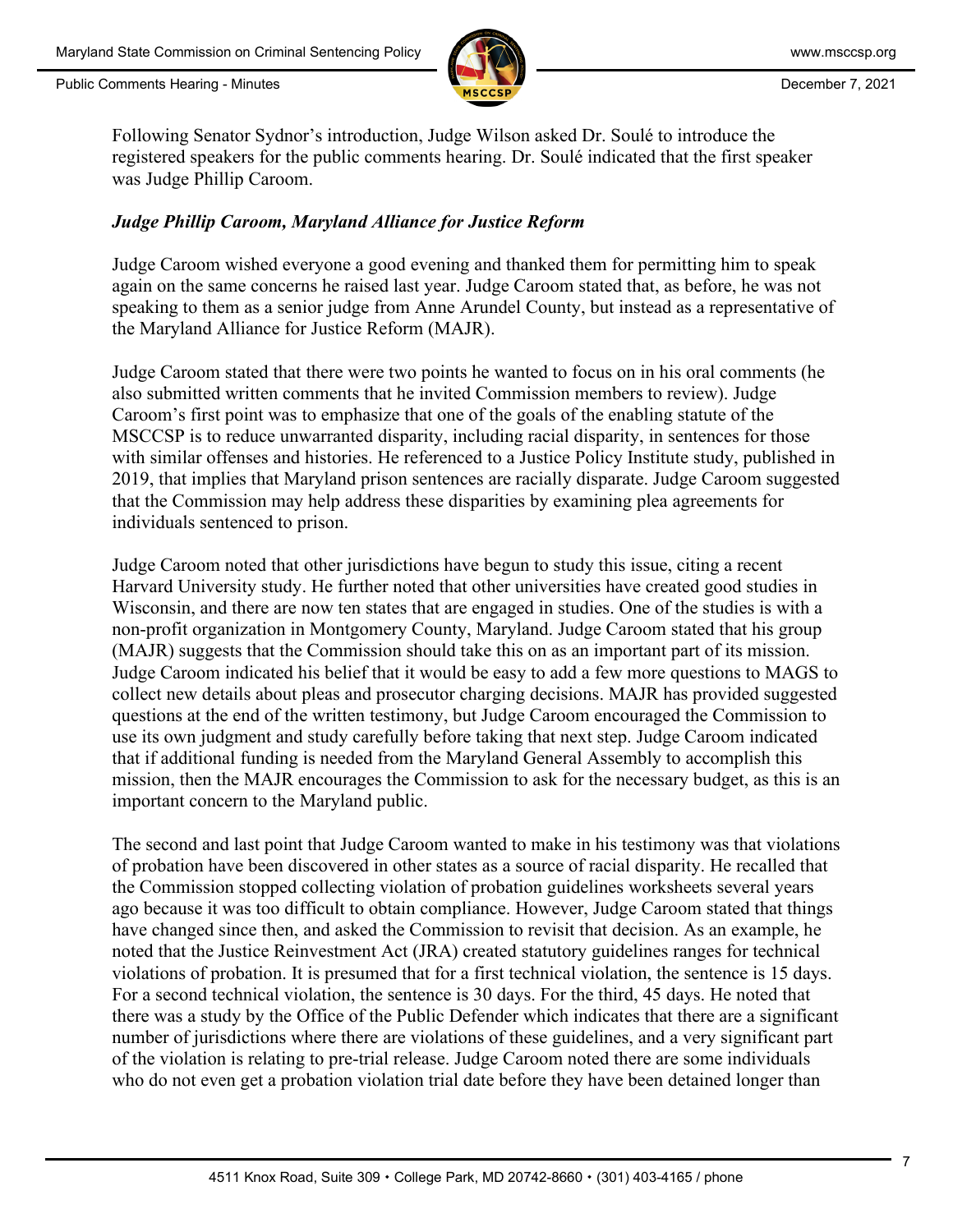

the presumptive technical violation time. Judge Caroom indicated this should be a concern to the Commission, and it should be a concern to the public.

Judge Caroom then referred Commissioners to a prior study completed by the Urban Institute. While displaying a bar graph to discuss the study, Judge Caroom explained that the study found, based on an examination of four different jurisdictions in four states, that the violation of probation procedure was one of the single-most racially discriminatory functions that courts perform. Judge Caroom stated that he did not know if there is fairness and equality in Maryland's violations of probation, but he urged the Commission to request funding if needed to carefully, thoughtfully, and studiously review those two issues: racial disparities in prison sentences, and the implementation of guidelines for technical probation violations.

Judge Wilson inquired whether any Commissioners had questions for Judge Caroom. Mr. Finci asked Judge Caroom whether he had a sense of the source of the racial disparity in the plea bargaining process. Judge Caroom responded that he personally had an intuitive sense he could describe, but that he thought it needed to be studied, because in some of the other jurisdictions they had found different sources. The Harvard study in Massachusetts discovered one issue and the study in Wisconsin found a different issue. One of the main issues is overcharging from the start, that police officers and prosecutors frequently overcharge. The second major component may relate to socioeconomics, where an individual who does not have the ability to make a good presentation may find himself in pre-trial detention longer. Judge Caroom noted that there is a well-known phenomenon that individuals in pre-trial detention serve more time, not just in pretrial, but with the overall sentence. So, some factors that keep people in pre-trial, for example if a jurisdiction does not have a good pre-trial supervision program, that can have more racial impact. Judge Caroom further explained that there may be other socioeconomic factors. For example, if a white defendant walks into court and has a drug problem but has already been in treatment and counseling and makes a really good presentation, the defendant might look better to the judge at the time of sentencing than an African American defendant who does not have the money and cannot get off of the waiting list to have drug treatment before his sentencing date, and does not have counseling or socioeconomic background.

Finally, Judge Caroom noted that over-policing in local jurisdictions is another factor to consider. There are some jurisdictions that are so heavily policed that there is a larger percentage of infractions on a person's record. Therefore, it makes their prior record look worse even though their actual behavior in a middle-class neighborhood of white folks may be very much the same as the section 8 or public housing, which has 24/7 police. Judge Caroom stated that that may be more than Mr. Finci wanted to hear, but he thought again it would be helpful to have studies, including the plea bargaining study, to begin to figure out what the sources are.

Mr. Zaremba asked Judge Caroom if he had had information regarding the percentage of individuals who are serving sentences from the Division of Corrections as a result of violations of probation versus original sentences. Judge Caroom responded that at the time the JRA was being enacted, the answer was 40%. Since the JRA was enacted, he was not sure what the statistics would show and stated that Secretary Green might be able to provide that information. Judge Carooom noted that the Department of Public Safety and Correctional Services maintains a data dashboard with statistics but he was not sure whether the data dashboard statistics would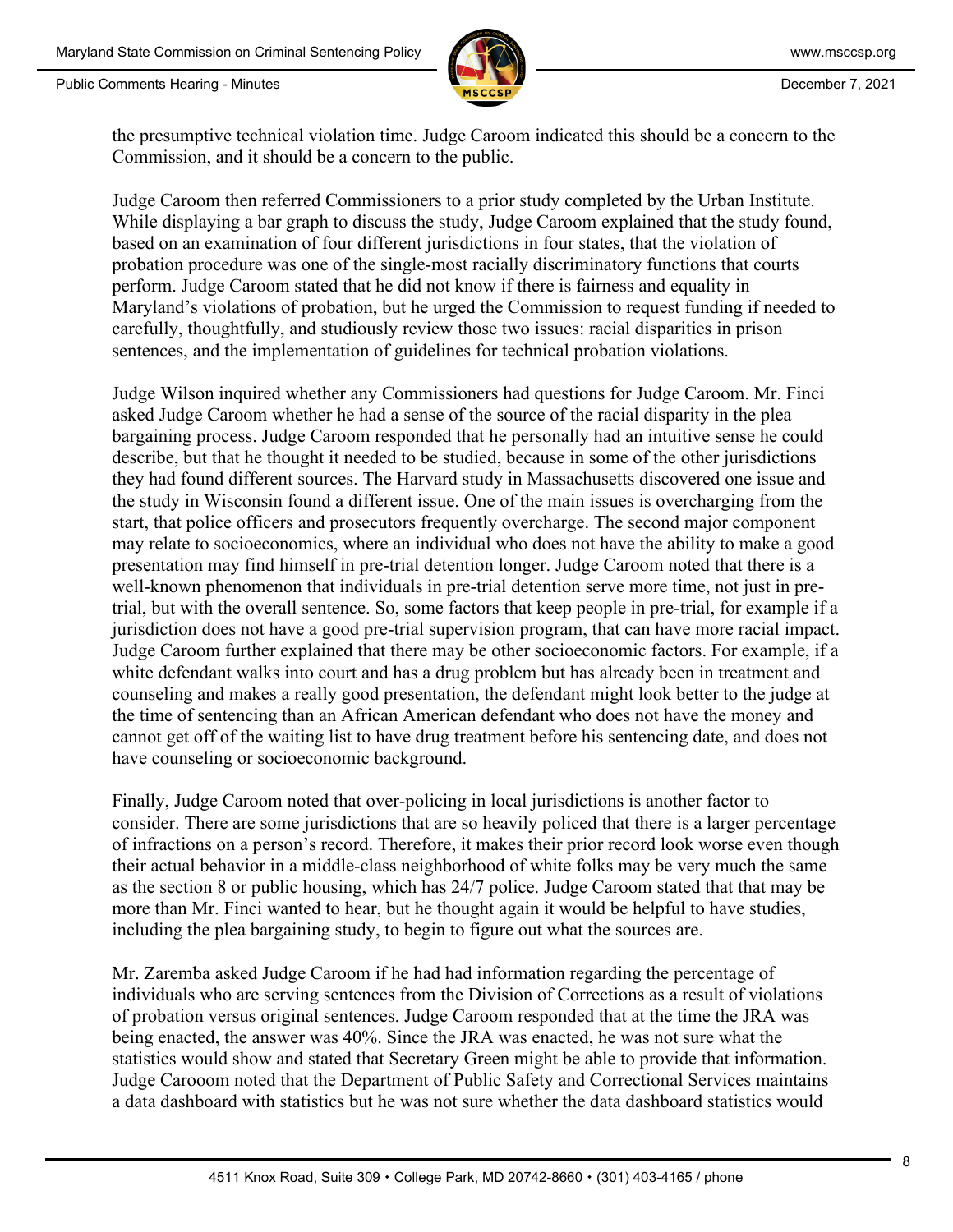

distinguish between sentences for violations of probation versus those for original sentences Secretary Green stated that information is not available on the current data dashboard but that he expects it will be available in future renditions of the dashboard.

Judge Wilson asked whether there were any further questions for Judge Caroom. Seeing none, Judge Wilson thanked Judge Caroom for his testimony.

Judge Wilson stated that before Dr. Soulé moved on to the next speaker, he wanted to give Senator West, who had just joined the meeting, a chance to introduce himself. Senator West gave a brief introduction and Judge Wilson then deferred to Dr. Soulé for the next speaker.

Dr. Soulé stated that the next registered speaker was Mike Rothman, a criminal defense attorney. Mr. Rothman e-mailed the Commission earlier that day to advise that while he had planned to attend the hearing, he had a change of plans and was unable to do so. Mr. Rothman did submit written testimony in lieu of appearing in person at the hearing and that testimony was distributed to the members of the Commission. Mr. Rothman's written testimony provided support for the proposed amendments to the sentencing matrices for drug and property offenses.

Dr. Soulé introduced the next speaker, the Honorable Albert Peisinger, State's Attorney for Harford County.

# *Albert J. Peisinger, Jr., State's Attorney for Harford County*

Mr. Peisinger thanked Dr. Soulé and greeted the members of the Commission. He stated that from a practical perspective, he wanted to give insight as to how prosecutors and defense attorneys operate, as this may not be reflected in the statistical analysis of the Commission data. Mr. Peisinger stated that as a drug prosecutor for most of his career, the proposed guidelines cell amendments for category III-B drug offenses involving major offenders stood out to him. When looking at the difference between a current guidelines range of 12-20 years, and a proposed range of 4-12 years, what stood out is that the maximum sentence is no longer taken into consideration. The maximum sentence for these offenses is 20 years, and for a defendant who has a major criminal record, the guidelines would say that that individual could do less than eight years of the maximum sentence. Because of this, Mr. Peisinger stated that he would like to provide some insight into how things operate. When looking at the guidelines cell above the category III-B drug offenses, he noted that importation, which is a significant crime, is changing from 10-20 years to 2-8 years. Once again, not taking the maximum sentence of 25 years into consideration. He emphasized that this is a significant drop from 25 years down to 8 years. Therefore, he stated that he wanted to address with the Commission how plea bargains work and further noted that maybe some of the numbers that were analyzed in the guidelines cells may be reflective of three years of plea negotiations.

Mr. Peisinger explained that as a State's Attorney, when a plea agreement is negotiated with a defense attorney, the guidelines drive many of the negotiations. When a defendant knows he is going to get a guidelines sentence from a judge post-trial, the State's Attorney is not going to make a plea offer of a guidelines sentence because there is incentive to try and resolve that case. Accordingly, the prosecutor may start below the guidelines, and then weigh the strengths and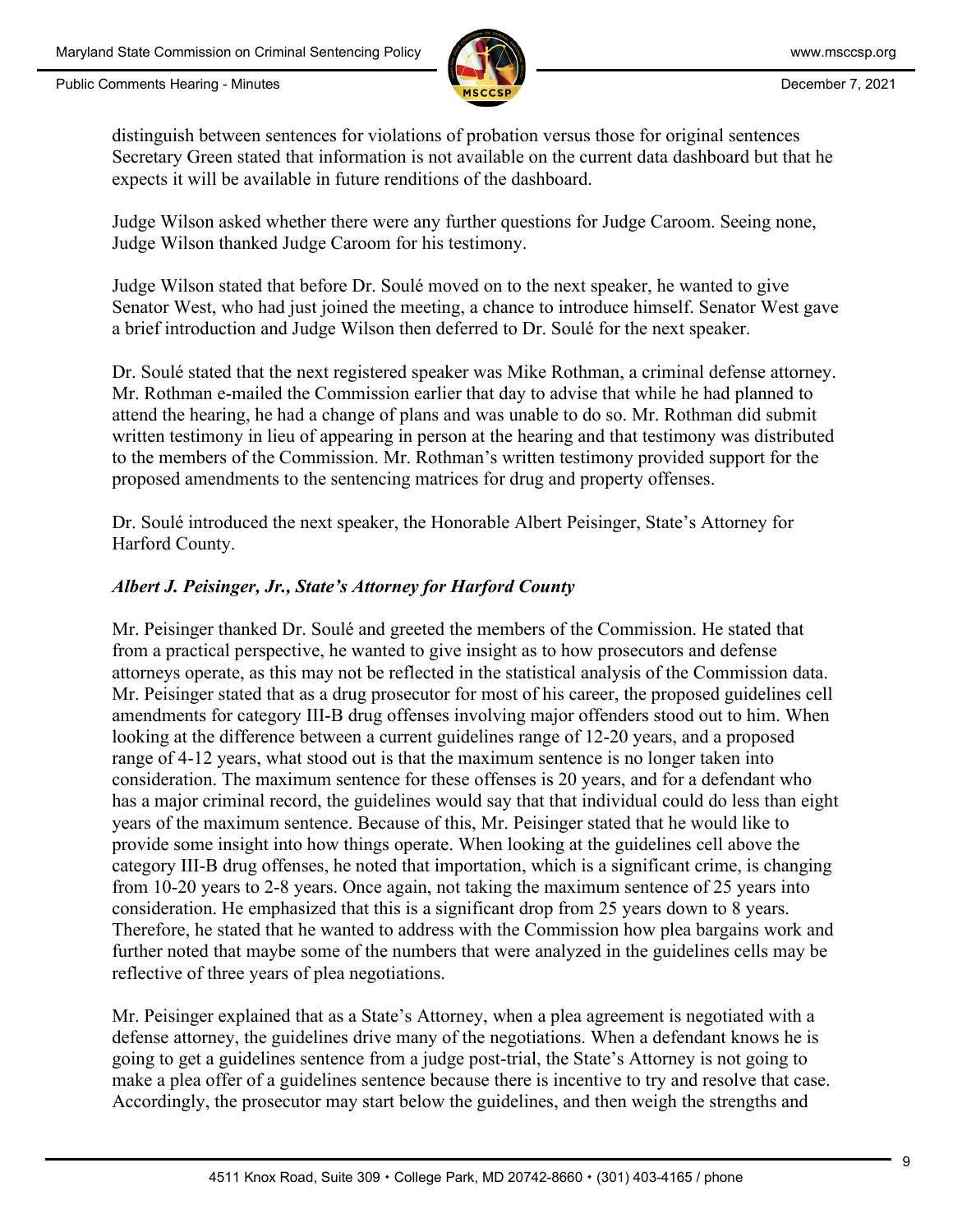

weaknesses of a case. The stronger a case, the higher the offer; the weaker a case, the lower the offer. Mr. Peisinger stated that he did not think this was captured in the data. He noted that it is not the fact that things need to change; it is the significance of the change. And one of the things that cannot be captured in the statistical analysis is how plea bargains may have affected the data that was used for the three-year time period included in the analysis.

Mr. Peisinger further stated that he respectfully disagreed with Dr. Soulé's earlier comment regarding COVID and its effect on the compliance analysis. He noted that he received pressure from the bench to give COVID discounts, but that he responded that there would be no COVID discounts in Harford County. Despite more pressure, he again responded that here would be no COVID discounts and that people would be held accountable for the crimes they commit. It is a public safety issue, not a public health issue. COVID is a public health issue, and Mr. Peisinger stated that he kept the two issues separate. He further stated that in other districts, he had colleagues go on the record and say that they were succumbing to the pressure and were making better deals. He surmised that if his colleagues were saying that their deals were affected by COVID. Therefore, if the data does not show this change, or perhaps showed that COVID did not affect the numbers, he wanted to clarify that his colleagues were affected by the pandemic. Mr. Peisinger further noted that other jurisdictions have taken different philosophies as to the certain types of crimes that are part of these COVID-related changes, and that there is not a statewide policy. He further noted that another concern is that there are 24 elected State's Attorneys, and not all 24 of them operate under the same philosophy. This is also not reflected in the proposed amendments.

Mr. Peisinger stated that he would like to discuss two recent cases in Harford County, to highlight an avenue that those in law enforcement and public safety officials utilize. Drug cases are used to strategically place violent individuals in incarceration when they cannot get other convictions. One of the things that is unique to drug cases is that they have professional witnesses (i.e., law enforcement). They are usually not influenced by individuals that are not afraid to go out and threaten, intimidate, or even kill witnesses that are going to testify against them. So when they have these situations and they know there are individuals who are selling drugs, they investigate further. Mr. Peisinger stated that in Harford County, law enforcement investigates every single overdose case because they want to find out who is selling drugs in their jurisdiction. He noted that it's very difficult to prosecute that crime—selling drugs, which then subsequently results in someone dying—because there is not a specific statute that deals with that specific scenario. He noted that some of his colleagues have tried to use voluntary manslaughter to get these types of convictions, but the maximum penalty is only 10 years. The drug distribution offense carries 20 years, so in Harford County, the State's Attorney' Office goes after the drug dealing aspect, and charges individuals with drug dealing. He encourages other jurisdictions to do the same.

Mr. Peisinger then provided an example in which a decedent's phone was received and knowing that the drug dealer was the last person they contacted, law enforcement placed a cold call to purchase drugs. They are then able to charge that drug activity. He noted that there have been two instances of this in Harford County in the last year. One case resulted in a sentence of 20 years, suspend all but 15; with the other being 20 years suspend all but 14 years—well above the proposed guidelines. However, he noted that the sentences would have fallen well within the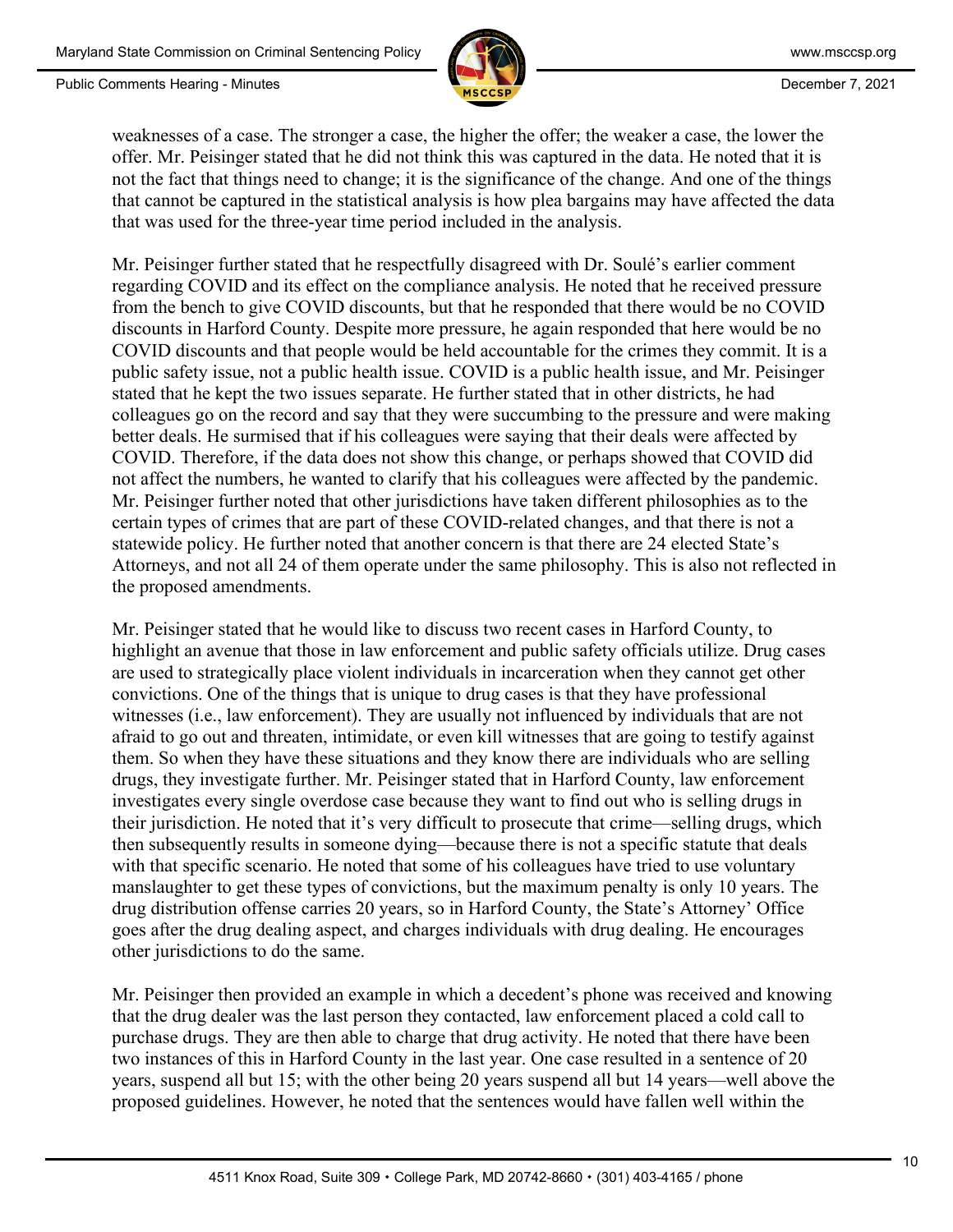

current guidelines. Mr. Peisinger then reiterated that there a lot of practical things that happen every day in the criminal justice system that cannot be accounted for when looking at a data set or cell. He noted that he sees a trend, and his concern is adjusting the entire state based upon a few jurisdictions. He encouraged the Commission to look at each jurisdiction individually, and to hold judges and prosecutors accountable for what is happening in their own jurisdictions because not all 24 jurisdictions are the same.

Mr. Peisinger concluded his testimony by reiterating that he was driven to speak at the hearing because of the significance of the proposed guidelines cell reductions for categories III-B and III-A drug offenses. He noted that this is a significant reduction that sends the wrong message to judges and to criminals, because part of the criminal justice system is to deter crime. And when you are telling a drug dealer that he can make a bunch of money and not have to worry about it because Maryland thinks he should only get 4 years even though he has done it twice before, or the lower end of the guidelines is only 4 years, that cost benefit analysis is probably not going to deter the drug dealer from selling the poison in the community

On a final note, Mr. Peisinger stated that he thought that the Commission, at minimum, should push the proposed amendments off for a year or two, in order to truly understand the impact of COVID. He stated that 10 months of COVID pleas and limited trials are not a true reflection. While acknowledging that he did not have the data to prove that, Mr. Peisinger expressed that he thought a lot of practicality goes into explaining the data, because as a prosecutor, his going to go in and start his negotiations within the guidelines or below the guidelines for the incentive to generate that plea. He further stated that he thought the Commission needed to consider this, and it may be another reason why the guidelines do not need to be adjusted. Once they are lowered, he cannot tell his colleagues to start below 4 years when somebody has already been convicted twice of drug dealing and the bottom of the guidelines is 4 years. Mr. Peisinger opined that it puts a lot of pressure on the judges to say, "Okay, the state wants an upward departure, and now I have to justify it." And the judge should not have to do that. He concluded by saying that the Commission needs to consider what this says to the judges, because as a result of the significant decrease from the current guidelines, they will have to justify every single time an individual needs an upward departure.

Mr. Peisinger stated that he would take any questions and that he appreciated everyone's time.

Judge Wilson asked if any of the Commission members had any questions for Mr. Peisinger. Judge Wilson stated that Mr. Peisinger's comments were clearly and succinctly stated, and that the Commission appreciated Mr. Peisinger's participation and bringing his viewpoint to this state forum. Judge Wilson thanked Mr. Peisinger. Mr. Peisinger thanked Judge Wilson.

Dr. Soulé stated that there was one more individual who signed up for the hearing, but she was not in attendance.

Judge Wilson asked whether anyone had any other matters for the public comments hearing before proceeding to the business meeting.